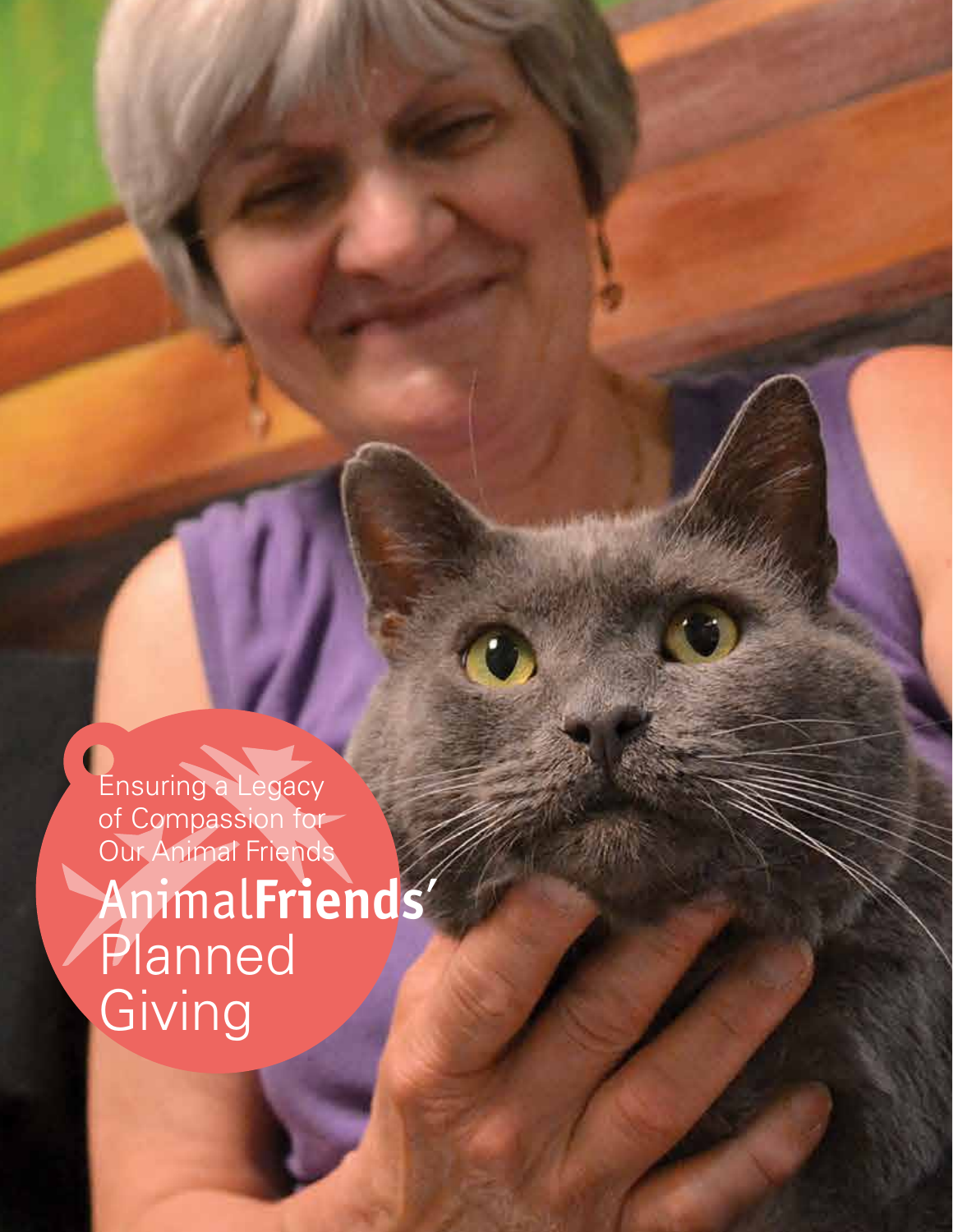

Including Animal Friends in your estate planning is a meaningful way to create a lasting legacy and ensure a second chance to thousands of homeless animals. By leaving a gift for Animal Friends in your will, trust, or other account, you're making your love for animals and their well-being part of your life story. For years to come, your gift will help Animal Friends:

Reduce the number of unwanted pets through aggressive spay/neuter programs,

Provide for the well-being of animals in need and find each a loving home consistent with our no-kill tradition,

Promote education and therapeutic animal programming,

Offer affordable wellness services to pets and owners in need targeting underserved communities,

And, act as an advocate on behalf of animals in crisis and as an enforcer of their protection.

Anyone can make a planned gift. And, through these planned gifts you can make the greatest impact on the meaningful programs and services that Animal Friends has to offer, while achieving your legacy goals and objectives at the same time.

Explore the many ways you can ensure that Animal Friends will be able to save lives into the future.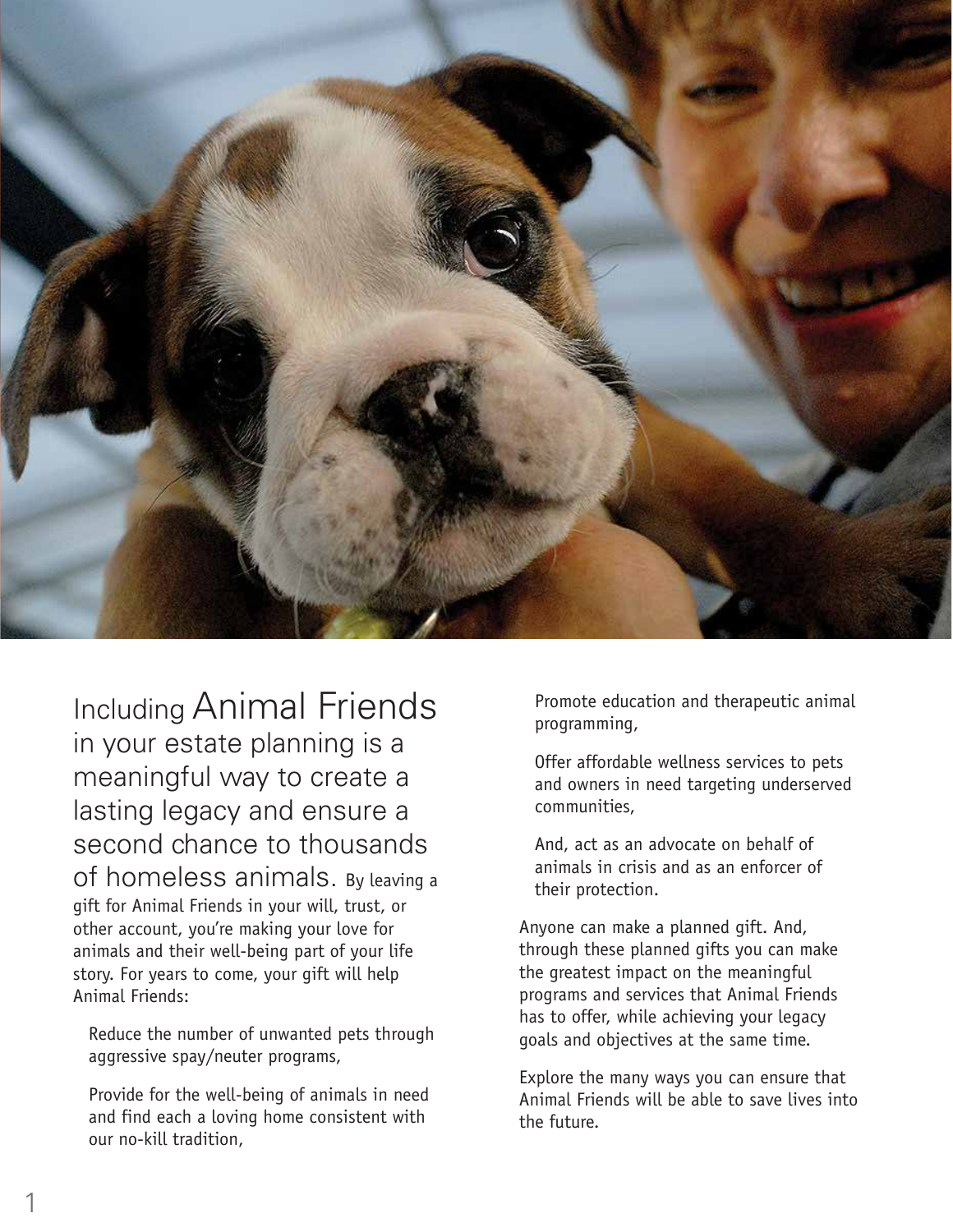# A Gift in Your Will or Living Trust

A simple way to ensure Animal Friends can continue its lifesaving work for years to come is by making a gift in your will or living trust, known as a charitable bequest.

Bequests can be made in the form of a specific dollar amount or property. Alternatively, your whole estate or a certain percentage or residue of your estate can be left to Animal Friends. Your planned gift also entitles your estate to an unlimited federal estate tax charitable deduction.

For your convenience, we have provided some suggested language that you could use in your will or estate. Please feel free to adapt this language with your attorney to fit your individual situation.

### Specific Gift Language

I give and devise to Animal Friends, Inc., (Tax ID # 25-0951565) located in Pittsburgh, PA, the sum of \$ (or asset) to be used for its general support (or for the support of a specific program).

Residual Gift Language (a residual gift comes to us after all other estate expenses and bequests are paid)

I give and devise to Animal Friends, Inc., (Tax ID # 25-0951565) located in Pittsburgh, PA, all (or same percentage) of the rest, residue and remainder of my estate, both real and personal, to be used for its general support (or for the support of a specific fund or program).

An Easy Way to Make a Lasting Impact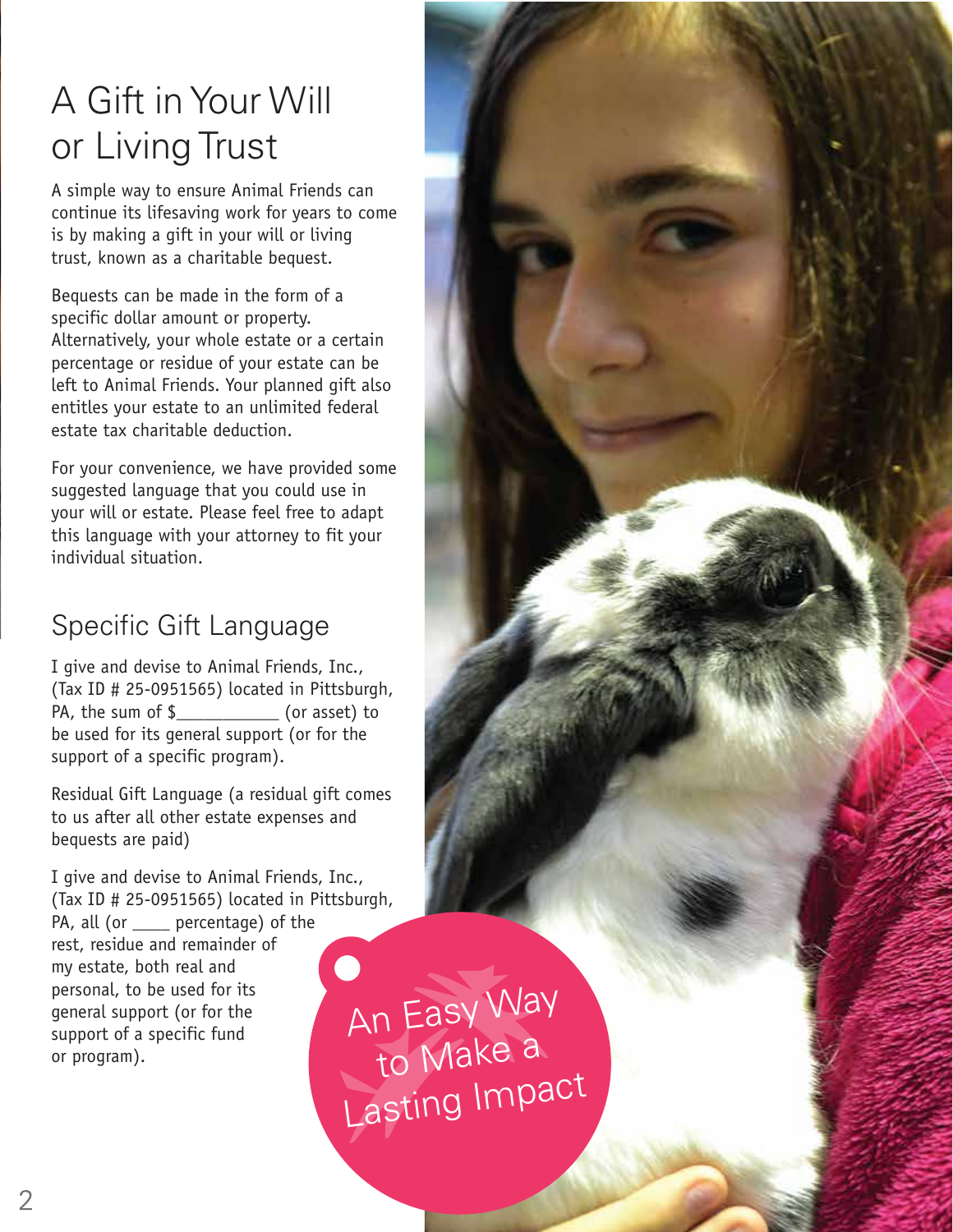# Beneficiary Designations

A gift by beneficiary designation is one of the easiest ways to give. Simply name Animal Friends as a beneficiary to receive assets such as retirement plans, life insurance policies or any other beneficiary assets. You simply fill out a beneficiary designation form separate from your will and designate Animal Friends, Inc. as a full or partial beneficiary.

It's not only an easy way to give, it's also flexible – you aren't locked into the choices you make today. You can review and adjust beneficiary designations anytime you want.

You can name Animal Friends beneficiary of the following assets:

Retirement Plans including IRAs and 401k's

Life Insurance

Annuities

Bank Accounts, Certificates of Deposit or Brokerage Accounts

Your financial or legal advisor can provide guidance on which assets will or will not trigger taxable income when paid to a beneficiary.

Continue Supporting Our Mission After Your Lifetime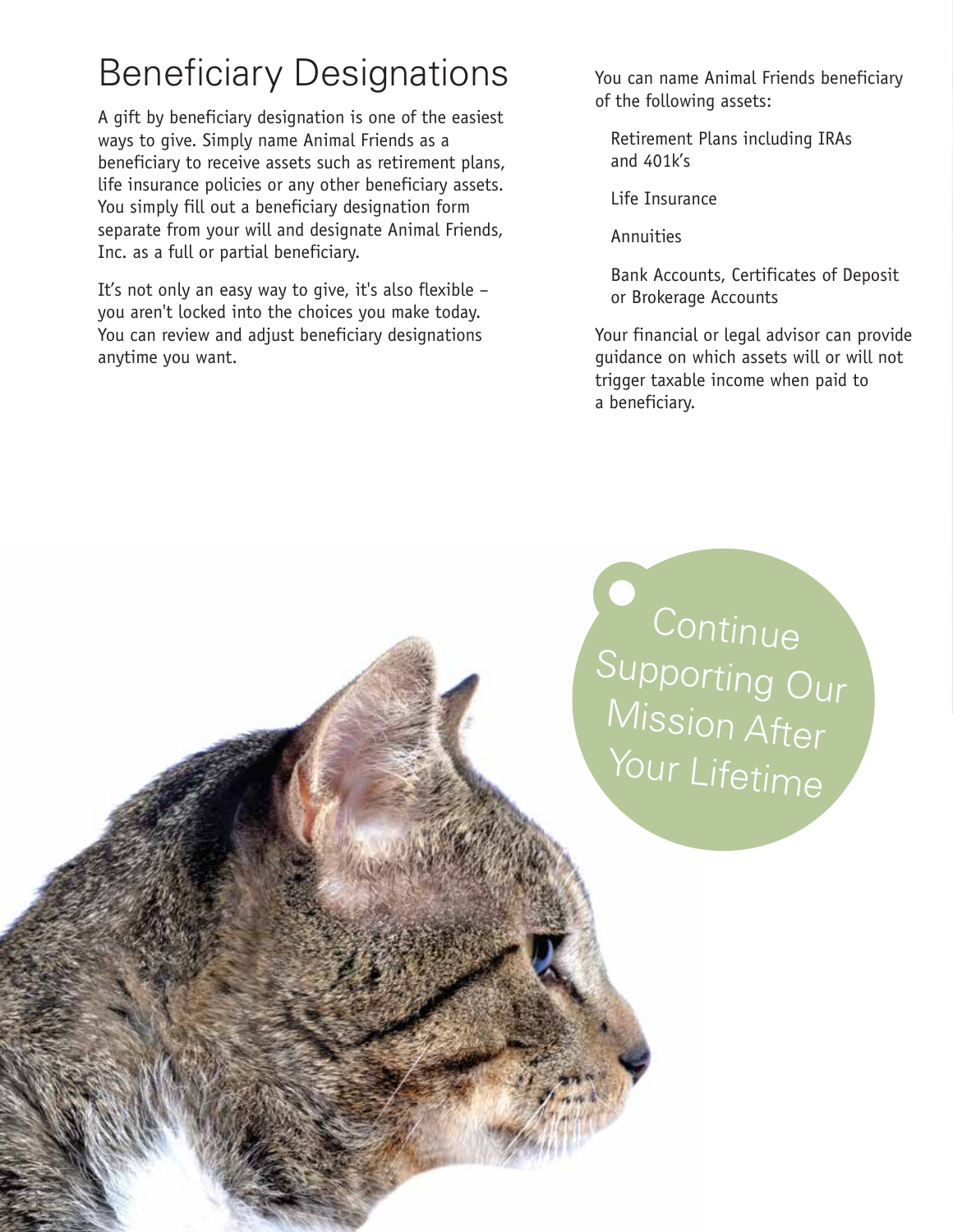

## The Lifesaver Society

Oftentimes we are able to arrange for family or friends to provide care for our pets should something happen to us. Unfortunately, sometimes this is not possible and we are left with the unsettling prospect of an uncertain future for our beloved pets. This is where Animal Friends can step in and provide peace of mind.

By making a planned gift\* of \$5,000 or more per pet you can become a member of Animal Friends' Lifesavers Society. As a member, your dog, cat or rabbit will receive guaranteed, immediate entry into our compassionate, holistic network of care. Animal Friends will provide all necessary social, behavioral and medical care and treatment for your pet until he or she is placed into a loving home\*\* matched with his or her needs and personality traits.

#### Program Promises

You have the opportunity to write detailed care instructions that will be given to your pet's future guardians.

Your pet will have access to our network of foster homes and cared for there if adoption is not immediate.

While under our care, your pet will continue to receive socialization, enrichment and medical care and vaccines, as needed, from our veterinary staff.

*\*Animal Friends can accept real estate or investment assets as well as cash bequests.* 

*\*\*In accordance with our placement policies, please note that in keeping with our commitment to reduce pet overpopulation, Animal Friends will spay/neuter and microchip all animals adopted through the Lifesaver Society. Also note that any animal adopted through Animal Friends is guaranteed to be accepted back into our care if for any reason the adoptive home can no longer provide necessary care.*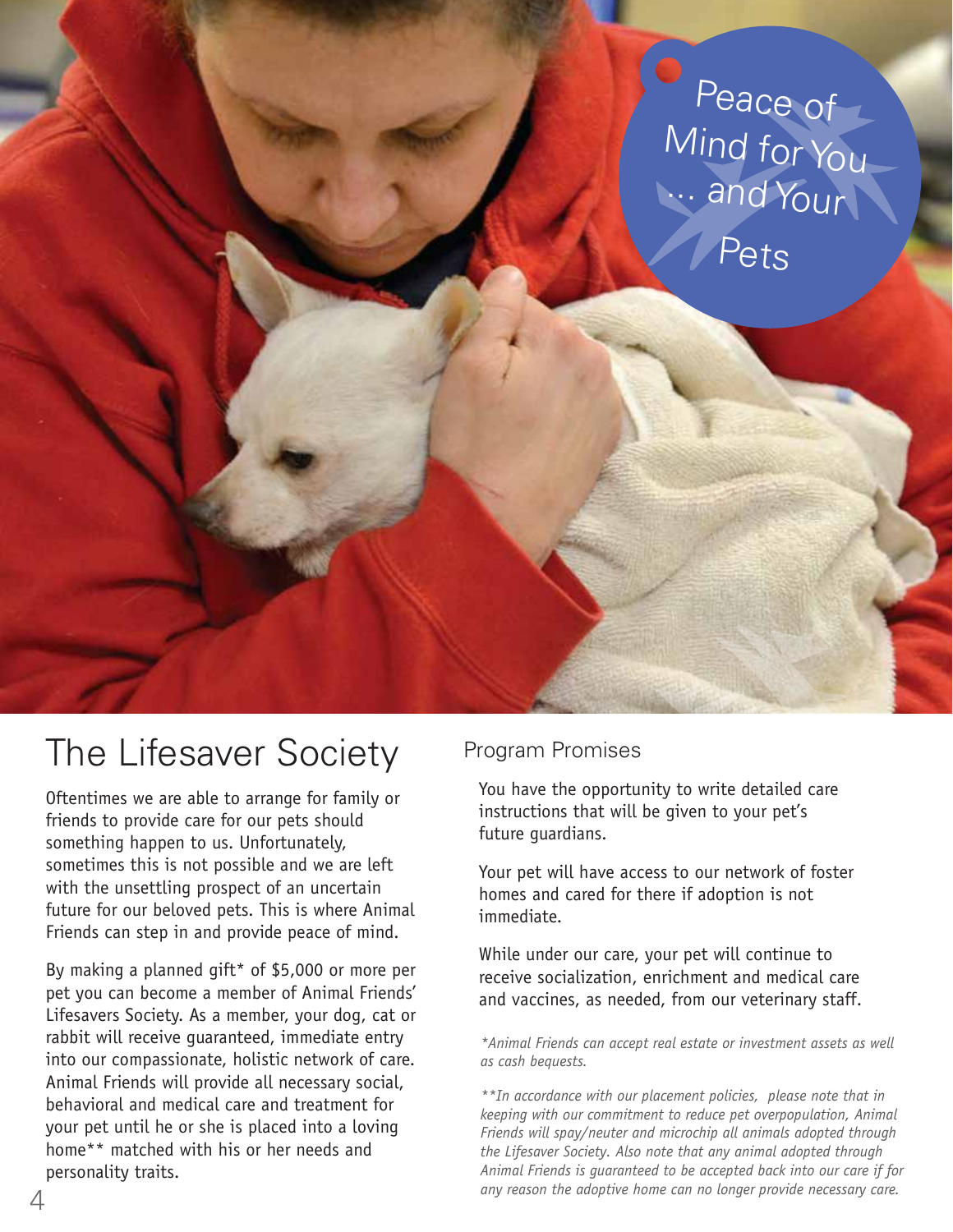## Charitable Trusts

Provide for Your Loved Ones and Animal Friends

Do you want to benefit from the tax savings that result from supporting Animal Friends, yet don't want to give up assets that you'd like your family to receive? You can have it both ways with a charitable trust.

There are two types of charitable trusts you can choose from:

#### Charitable Remainder Trusts

A charitable remainder trust is established by transferring money or assets into a trust under which a trustee is directed to make income distributions to non-charitable beneficiaries for a period of time. At the end of the term, the remainder of the trust assets are then passed outright to Animal Friends.

#### Charitable Lead Trusts

A charitable lead trust is essentially the reverse of a charitable remainder trust. You can establish a trust that pays the income to Animal Friends for a term (you can choose any number of years), then the property either reverts to you, as the donor, or passes to another specified non-charitable beneficiary.

We encourage you to work with a qualified attorney or financial advisor to provide guidance with setting up a trust.

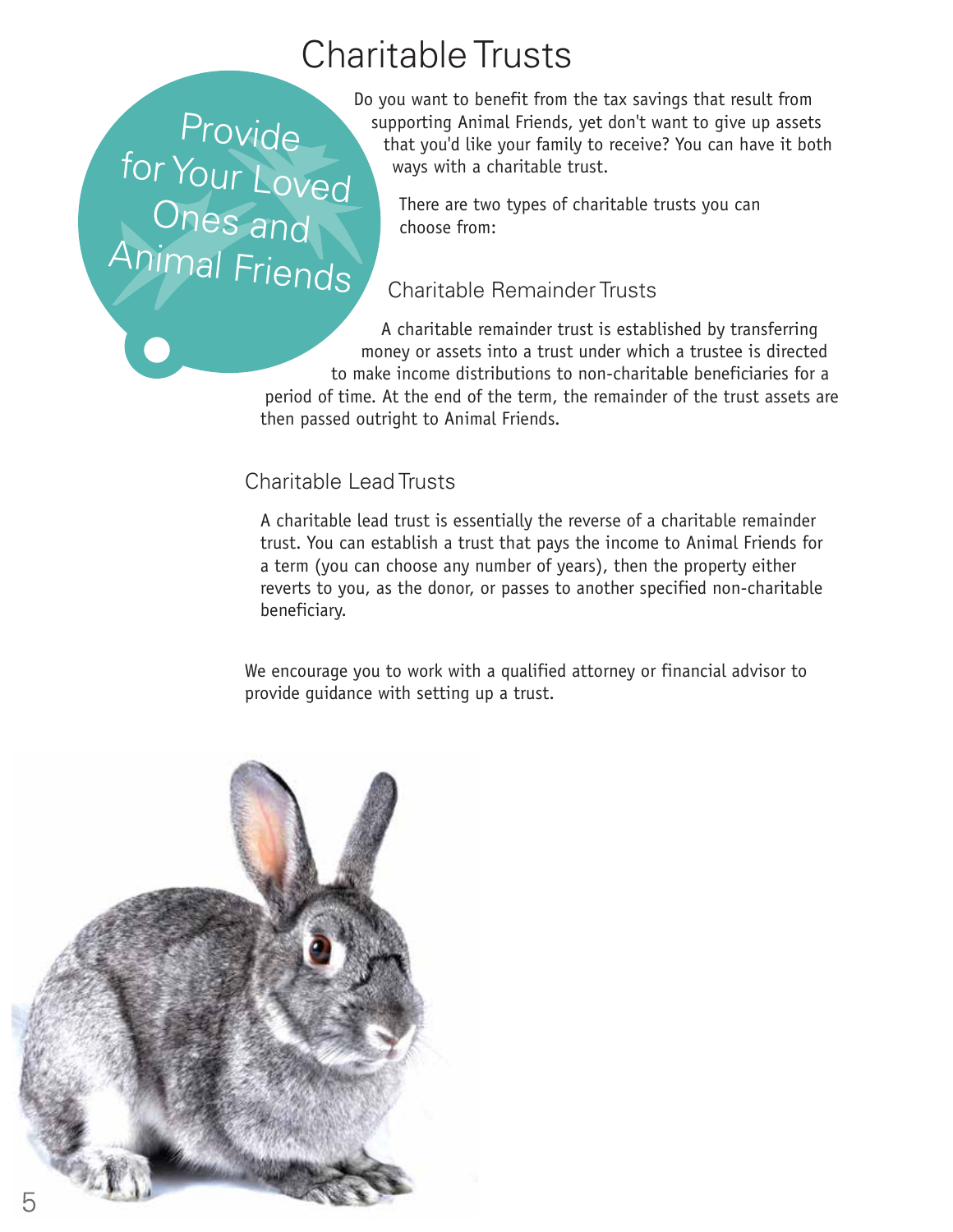## See Your Generosity in Action Today

## Retirement Accounts

Another easy and flexible way you can support Animal Friends is by designating Animal Friends as a beneficiary of your retirement accounts or other financial accounts including brokerage accounts and CDs as well as money market, savings and checking accounts.

Many people don't know that their retirement and other financial accounts can be a simple and practical way to not only help Animal Friends but even themselves at tax time. Through a beneficiary designation form, you can add Animal Friends as a beneficiary of 10, 20 or even 100 percent. You can also name Animal Friends as a secondary beneficiary in case someone you have named is unable to claim his or her portion.

If you are 70½ years old or older, you can give up to \$100,000 from your IRA directly to a qualified charity like Animal Friends without having to pay income taxes on the money you donate.

This law no longer has an expiration date so you are free to make annual gifts to our organization allowing you to see the difference your donation is making today. If you have not yet taken your required minimum distribution for the year, your IRA charitable rollover gift can satisfy all or part of that requirement.

To name Animal Friends on your beneficiary designation form, please use the following information:

Animal Friends, Inc. 562 Camp Horne Road, Pittsburgh, PA 15237

Tax ID#: 25–0951565 501 (c)(3) Organization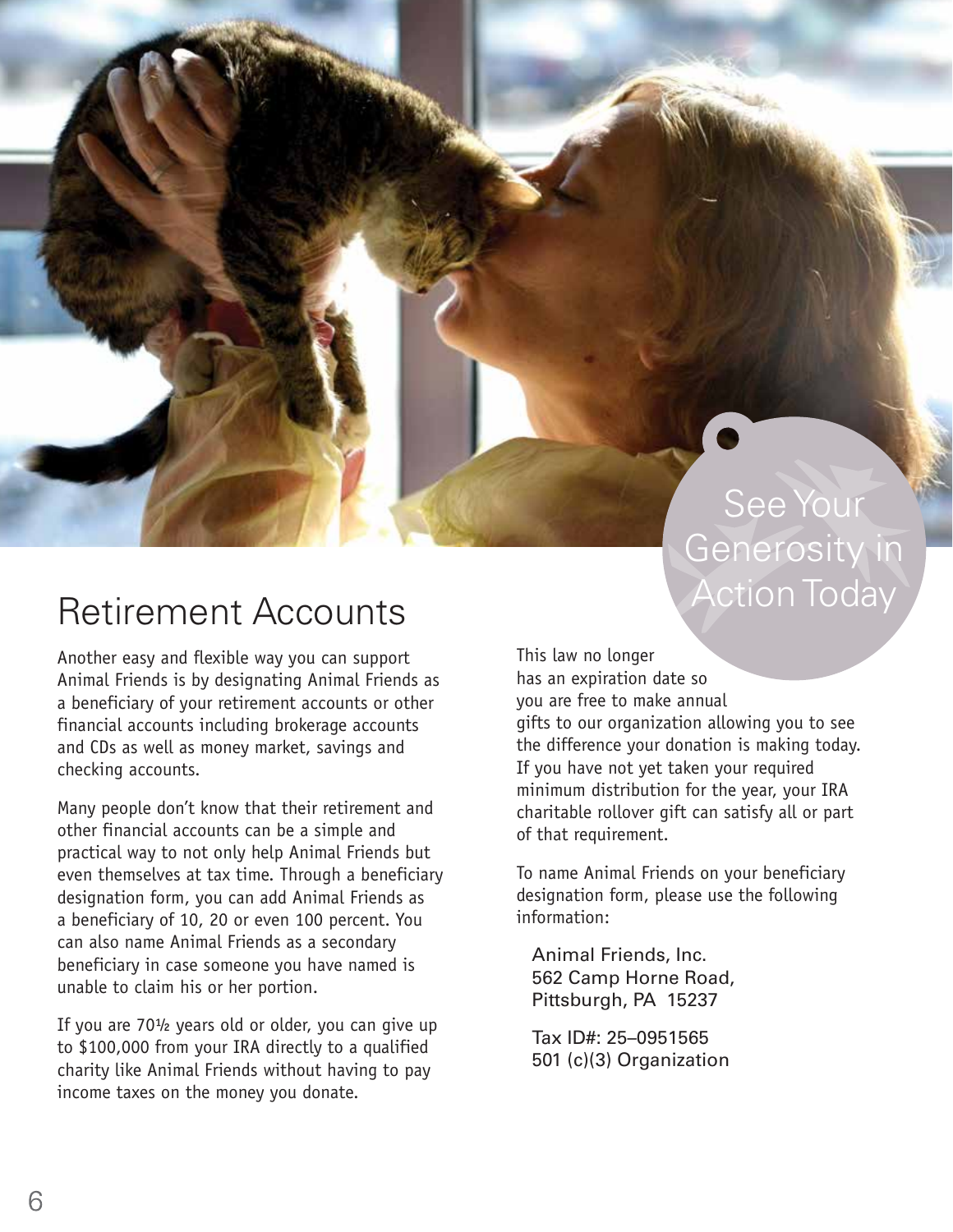# Life Insurance

A gift of life insurance is a simple way to make a meaningful contribution to Animal Friends. There are two ways you can do this:

You may name Animal Friends as a full, partial or contingent beneficiary of any policy. (Remember many of us have employer-sponsored life insurance purchased at no cost to you.)

The second option is to donate outright a life insurance policy that is no longer needed. Animal Friends could then decide to hold or surrender the policy to receive the current cash value.

You may even choose to purchase a new life insurance policy and name Animal Friends as owner and beneficiary. This way you may receive an income tax deduction when future premiums are paid and you can create a gift capable of doing much greater good in the future.

Ask your insurance provider for more details or consult your legal or financial advisor to help you decide which option is best for you.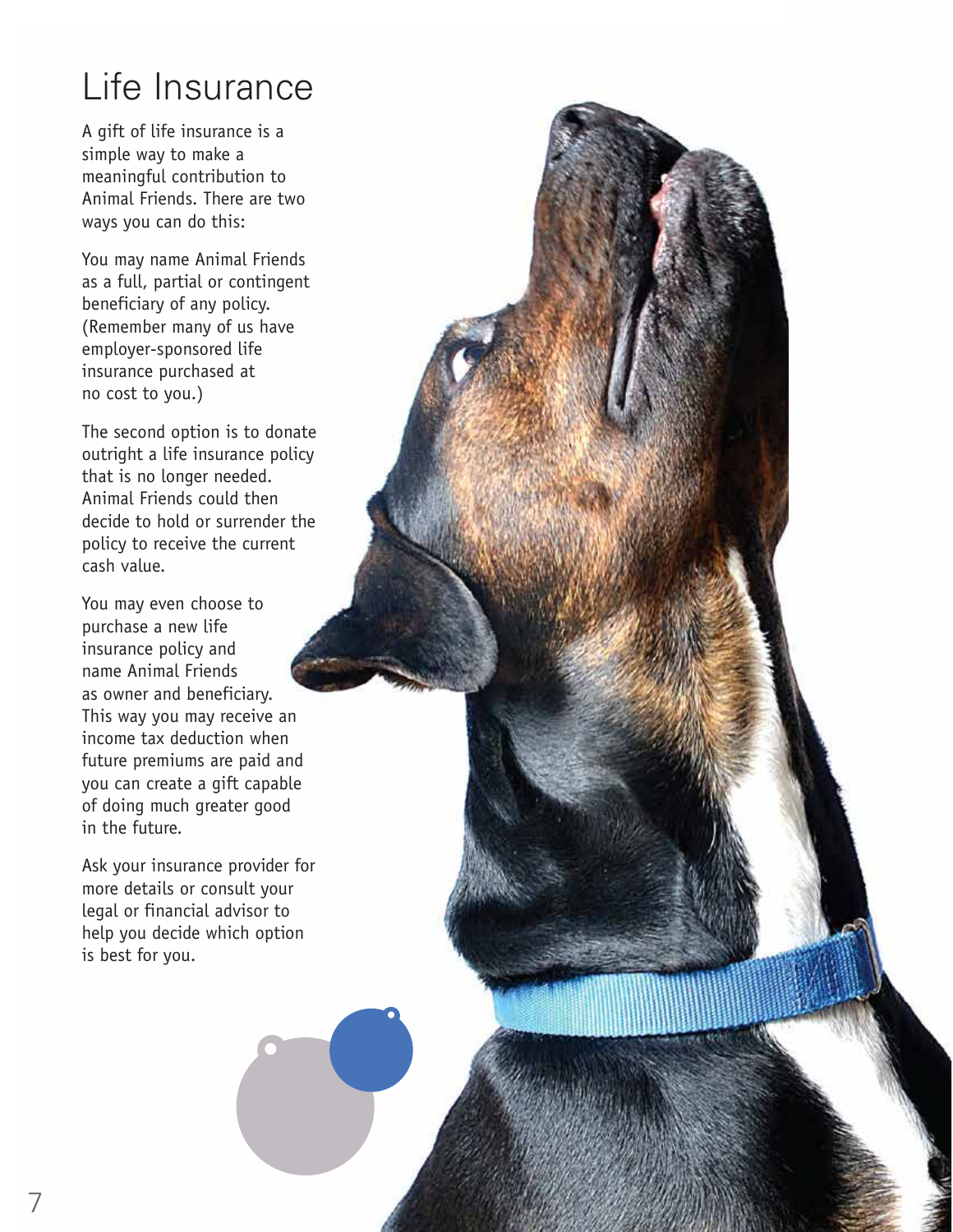

Making a gift of stocks or mutual funds to Animal Friends gives you the opportunity to support our work while realizing important benefits for yourself.

When you donate appreciated securities or mutual funds to Animal Friends in support of our mission, you can potentially eliminate federal capital gains taxes on the transfer. You are also entitled to a federal income tax charitable deduction based on the fair market value of the securities at the time of the transfer.

You may also donate jewelry, real estate or other valuables. Please keep in mind, however, that some of these gifts require more planning and have specific restrictions. We encourage you to speak with your financial planner before donating these items.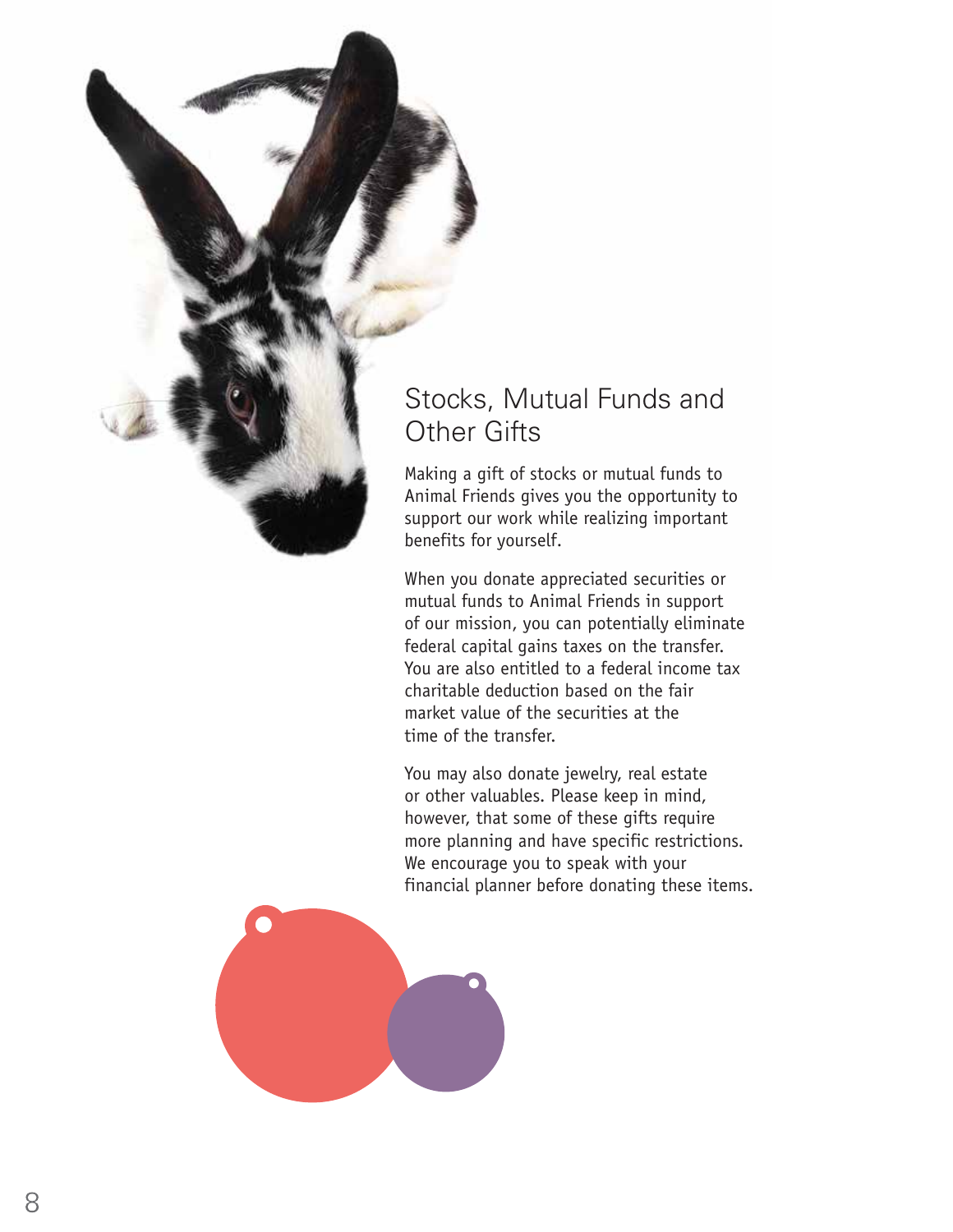# Planned Giving with Animal Friends

#### Your Benefits

It costs you nothing now to leave a gift in your will and it takes nothing more than your signature.

You can change your mind at any time. You're not locked into your decision.

There's no minimum gift. Any amount you give is gratefully welcomed and will make a difference in the life of an animal.

You can provide for your loved ones and at the same time create your legacy with Animal Friends.

Your gift demonstrates your belief and commitment to improve the lives of animals in crisis.

### Our Promises

You'll be recognized for your generosity. Of course, you can remain anonymous if you prefer.

Your gift will be used in the way that you intend.

You can change your plans or your beneficiaries at any time.

As a multi-year Four Star Rated Charity through Charity Navigator, you can be assured we meet the highest standards of financial transparency and integrity.

We want your legacy gift to do exactly what you intend it to do. Providing us with documentation is the best way to ensure that your wishes are honored. We ask that you complete a confidential Letter of Intention so that we can have a written record of your generosity. It's a non-binding agreement, strictly for our records so we can stay in touch with you about your intentions and interests as well as keep you up to date on our lifesaving work.

There are many ways that you can include Animal Friends in your estate planning. For more information or sample language that can be used in your estate plans, please contact a member of our planned giving team at 412.847.7095 or **PlannedGiving@ThinkingOutsideTheCage.org**.

### Key Information

Legal name: Animal Friends, Inc. Tax ID Number: 25-0951565 Incorporated in: Pittsburgh, PA

*Animal Friends does not render legal or tax advice. When considering a planned gift, the services of an attorney or other professional advisor should be obtained. The purpose of this publication is to provide accurate information of a general nature only.*